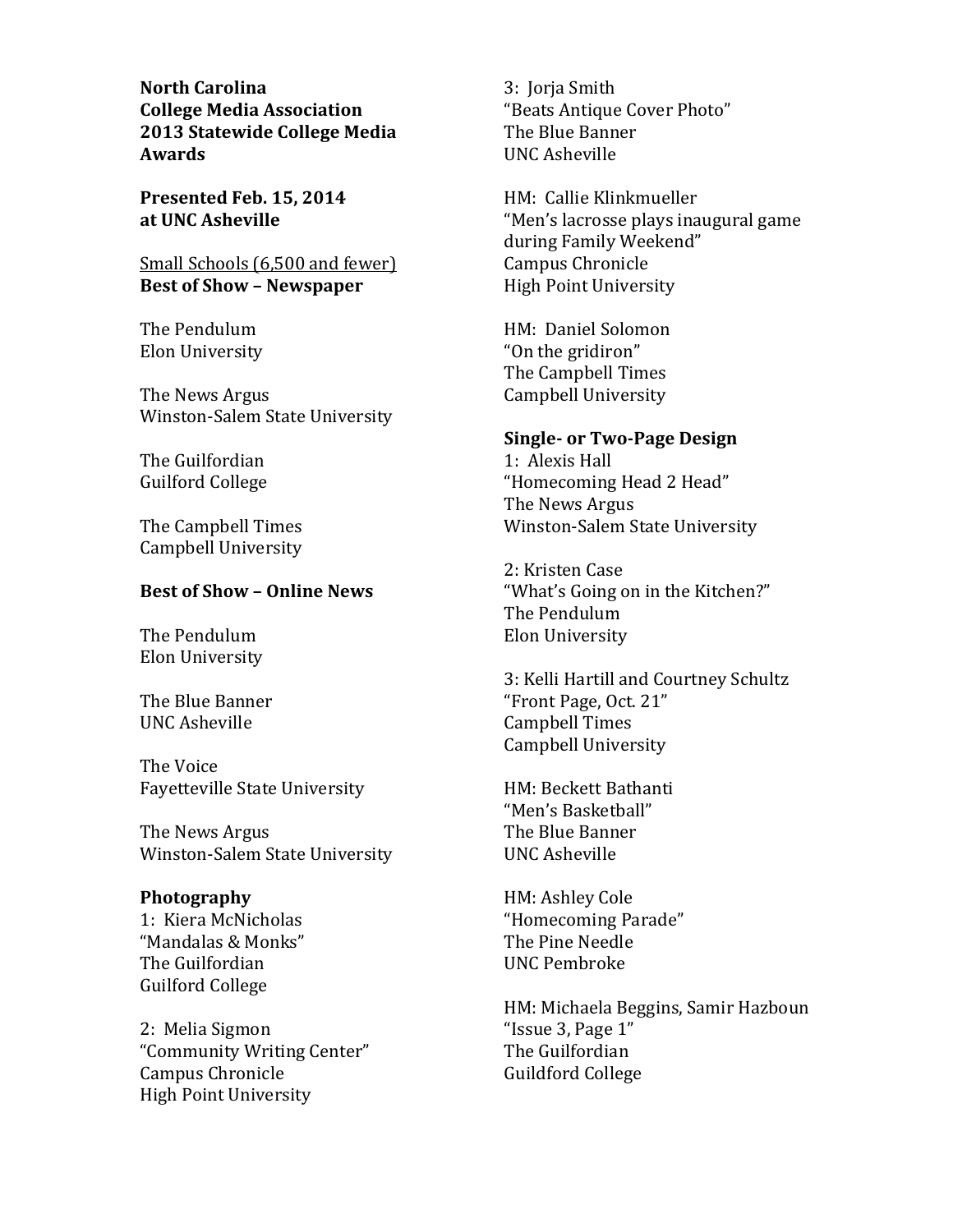# **Illustration/Graphic/Cartoon**

1: Katy Canada "Would you like mold with that?" The Pendulum Elon University

2: Samir Hazboun "Svria Infographic" The Guilfordian **Guilford College** 

3: Al Drago "A Nation Divided" The Pendulum Elon University

HM: Erich Reinhard "If heart-shaped sweets could talk..." The Blue Banner **UNC Asheville** 

HM: Irwin Clawson "Obamacare is a wreck" The News Argus Winston-Salem State University

## **Multimedia Package**

1: Rebecca Iannucci & Jason Puckett "How Much is Too Much?" The Pendulum Elon University

2: Nicole Esplin The Pendulum Elon University

3: Lane Martin, Tom Clement, Zach Kronisch "Kent Chabotar's Retirement" The Guilfordian Guilford College

## **News Writing**

1: Katherine Blunt "Scared into Silence" The Pendulum Elon University

2: Maurika Smutherman "Voting Site" The News Argus **Winston-Salem State** 

3: Da'yona McLean "Not so Grand Opening" The News Argus Winston-Salem State

HM: Sierra Fox "Trading Guns for Pencils" The Campbell Times **Campbell University** 

HM: Kelly Mayo "Governor to Recognize Anniversary" The Pine Needle **UNC Pembroke** 

## **Feature Writing**

1: Emily Kendrick "Hartwell Carson: Life of the French Broad" The Blue Banner **UNC Asheville** 

2: Alana Romans "Finding a place to call home" The Pendulum Elon University

3: Jonathan Black "Taking the bar digital" The Pendulum Elon University

HM: Abby Franklin "Seeing black, feeling color" The Pendulum Elon University

HM: Kara Fohner "8th Annual Mountain Song Festival" The Clarion **Brevard College** 

**Sports Writing**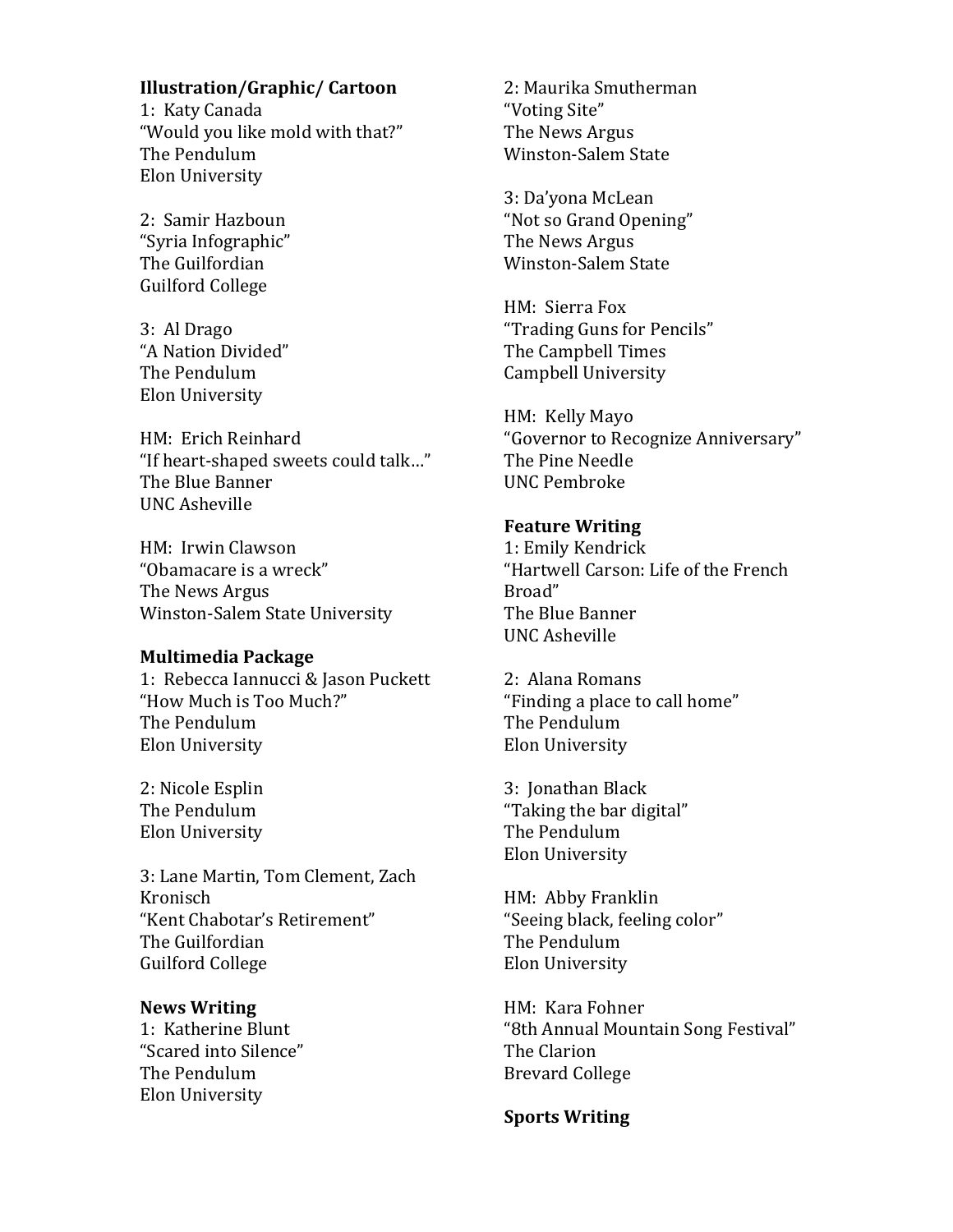1: Kinsey Danzis "Amigos for Christ" The Guilfordian Guilford College

2: Matt Krause "The Forgotten One" The Pendulum Elon University

3: Andrew Wilson "Road to the Pros" The Pendulum Elon University

HM: Joseph Wetzler "Dunking by the Law" Campus Chronicle High Point University

HM: Jonathan Bym "Wrestler Sets Goals" The Pine Needle UNC!Pembroke

## **Opinion Writing**

1: The Pendulum Staff "Elon Needs to Build for Now" The Pendulum Elon University

2: Jonathan Hunter "Coaching is About Motivation" The Collegian Greensboro College

3: Chelsea Burwell "Where's the Argus" The News Argus Winston-Salem State

HM: The Pendulum Staff "Chick-fil-A" The Pendulum **Elon University** 

# Large Schools (more than 6,500) **Best&of&Show&– Newspaper**

The Daily Tar Heel UNC-Chapel Hill

The Technician N.C. State University

The East Carolinian East Carolina University

The Appalachian Appalachian State University

## **Best of Show - Online News**

The Daily Tar Heel UNC-Chapel Hill

The Appalachian Appalachian State University

Niner Online UNC Charlotte

The Technician N.C. State University

## **Photography**

1: Justin Perry "Get Rocked" The Appalachian Appalachian State University

2: Mary Stevens "Turning two months to two years" The Daily Tar Heel UNC-Chapel Hill

3: Chris Crews "Cheer Nation/2013 Lights Parade" Niner Times UNC Charlotte

HM: Melissa Key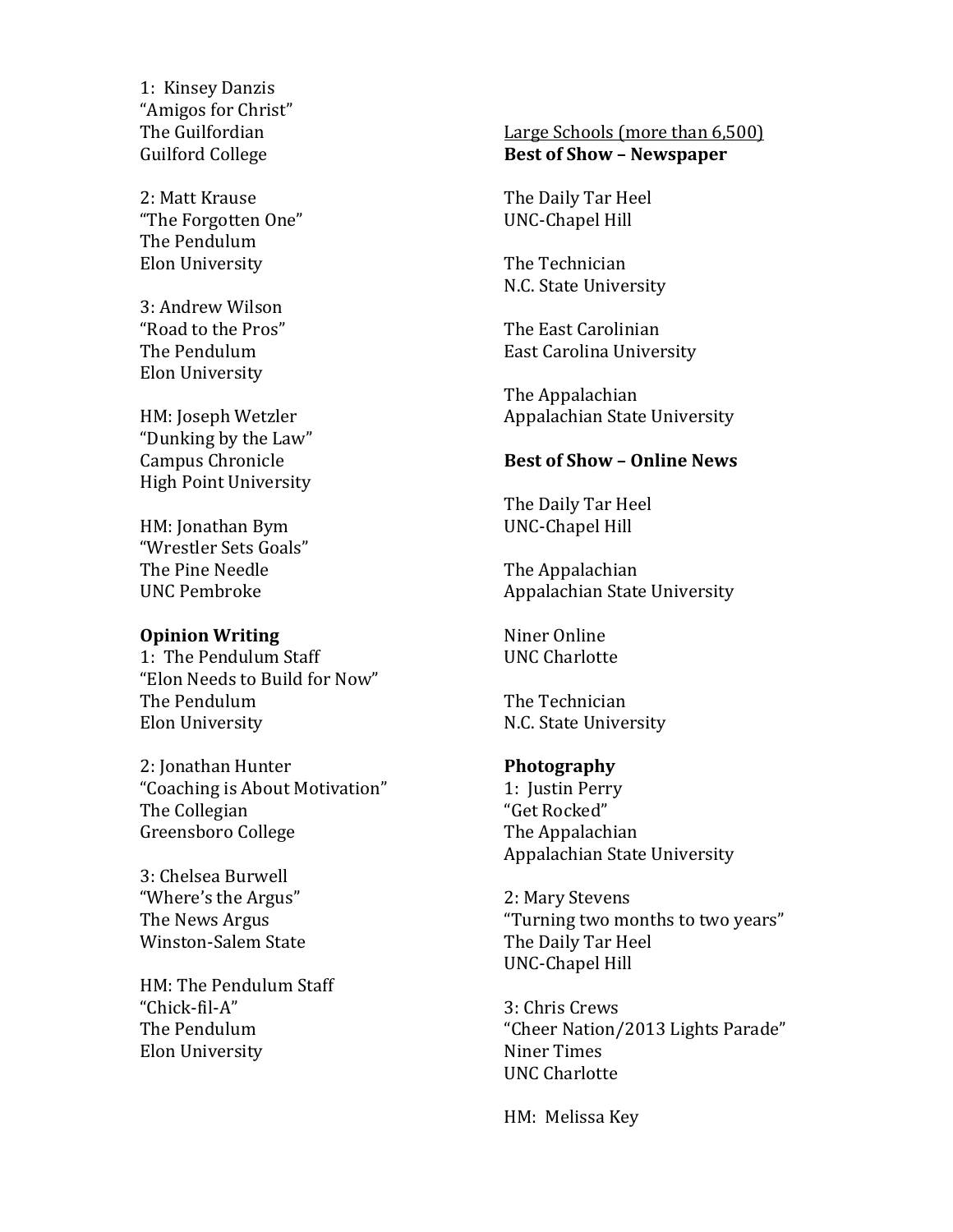"Fish fresh from the farm" The Daily Tar Heel UNC-Chapel Hill

HM: Keith Jones "Citizens Walk for Alzheimer's Disease" The A&T Register N.C. A&T State University

# **Single- or Two-Page Design**

1: Staff "120 years of publication" The Daily Tar Heel UNC-Chapel Hill

2: Ricky Phuong "Jazz enthusiasts set out to reinvigorate Durham" The Technician N.C. State University

3: Liz Lanier "The college student's guide to horror" films" Niner Times UNC Charlotte

HM: Malik Rahili "Facebook timeline of a year in news" The Appalachian Appalachian State University

HM: Karmen Robinson & Taylor Wilson "GHOE" The A&T Register N.C. A&T State University

## **Illustration/Graphic/ Cartoon**

1: Rachel Jordan "The Essence of Our Metamorphosis" Nubian!Message! N.C. State University

2: Mary Burke "Dismantling the development trap" The Daily Tar Heel UNC-Chapel Hill

3: Noelle Rucker "Justin Hardy Record" The East Carolinian East Carolina University

HM: Ashley Spencer "Londry-Jackson vs. Bryant" The Appalachian Appalachian State University

HM: Cas Norris "NCAA Football '14 Team Map" The East Carolinian East Carolina University

## **Multimedia&Package**

1: Lindsay Carbonell "Watch: ASG" The Daily Tar Heel UNC-Chapel Hill

2: Nick Gallagher "Tunnel Tuesdays" The Appalachian Appalachian State University

3: Brittany Hendricks/Mary Stevens "Students Enjoy Rain-Free Fall Fest" The Daily Tar Heel UNC-Chapel Hill

HM: Brittany Hendricks & Staff "Stepping Through Stereotypes" The Daily Tar Heel UNC-Chapel Hill

HM: Ana Caicedo "Mountain Oasis" The Appalachian Appalachian State University

# **News&Writing**

1: Laci Ollison "Police Brutality" The A&T Register NC A&T State University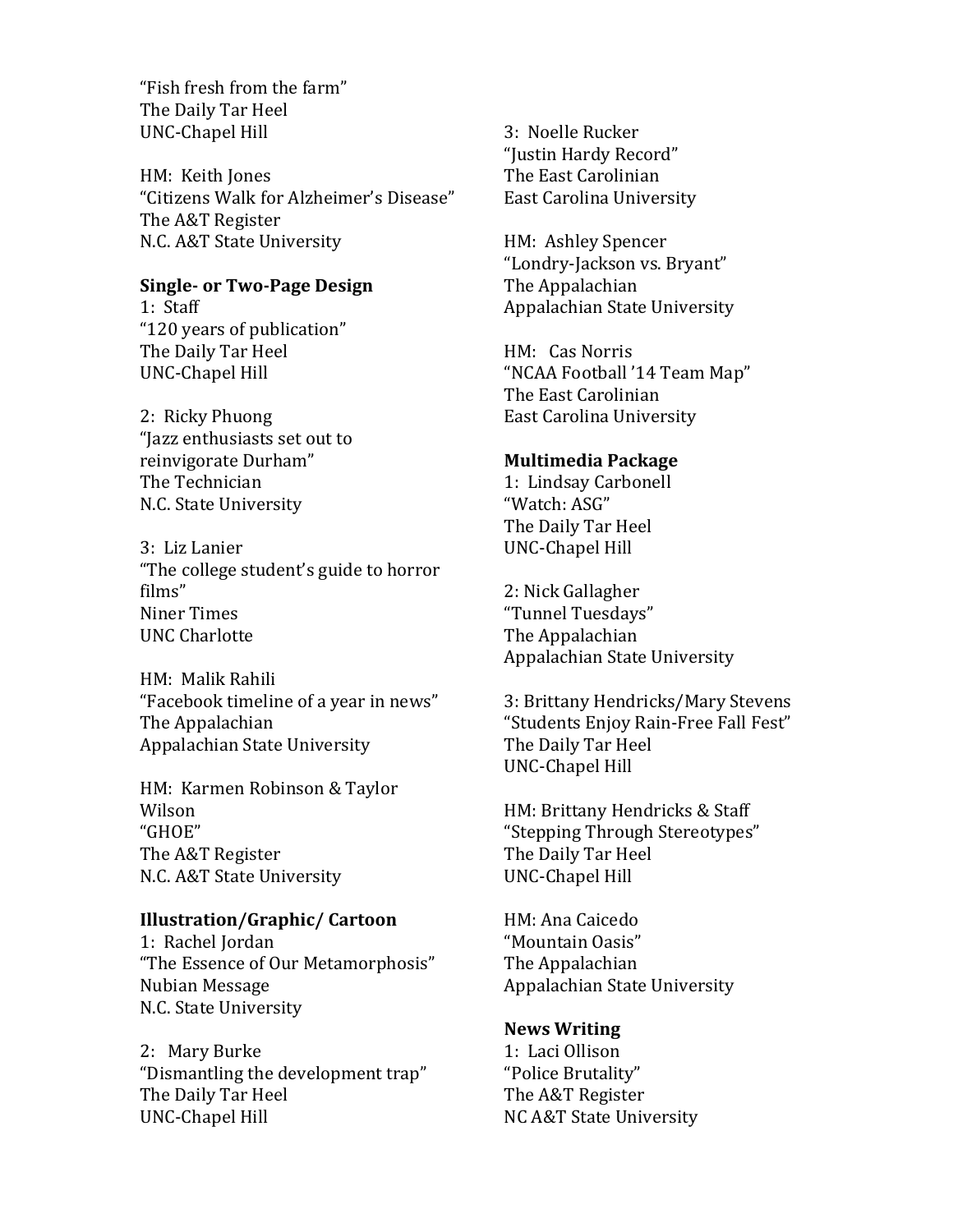2: Julia Craven "A Disproportionate Reality" The Daily Tar Heel UNC-Chapel Hill

3: Ravi Chittilla & Mark Herring "Cuts Uncertain" The Technician N.C. State University

HM: Anna Long "Firetruck" The Daily Tar Heel UNC-Chapel Hill

HM: Chelsea Cox "ECU!Stabbing" The East Carolinian East Carolina University

## **Feature Writing**

1: Katie Quine "Turning two months into two years" The Daily Tar Heel UNC-Chapel Hill

2: Emma Speckman "Post-grads find creative outlet in food blogging" The Appalachian Appalachian State University

3: Liz Lanier "Not your grandfather's burlesque show" Niner Times UNC Charlotte

HM: Chelsey Fisher "Formerly homeless student finds new beginning" The Appalachian Appalachian State University

HM: Caroline Leland "In the Bubble"

The Daily Tar Heel UNC!Chapel!Hill

## **Sports Writing**

1: Michael Lananna "Class by day, pads by night" The Daily Tar Heel UNC-Chapel Hill

2: Aaron Dodson "Close to home, close to heart" The Daily Tar Heel UNC-Chapel Hill

3: Libby Weihsmann "The Final Countdown" The Niner Times UNC-Charlotte

HM: Kalyn Hoyle "Track program ready for lift off" The A&T Register N.C. A&T State University

HM: Aaron Dodson and Brooke Pryor "Hairston says he'll play this season" The Daily Tar Heel UNC-Chapel Hill

# **Opinion Writing**

1: Staff "Rape is a violent crime" The Daily Tar Heel UNC-Chapel Hill

2: Kourtney Pope "Can your name negatively affect your future?" The A&T Register N.C. A&T State University

3: Memet Walker "More innocent time capsules" The Daily Tar Heel UNC-Chapel Hill

HM: Reann Melaga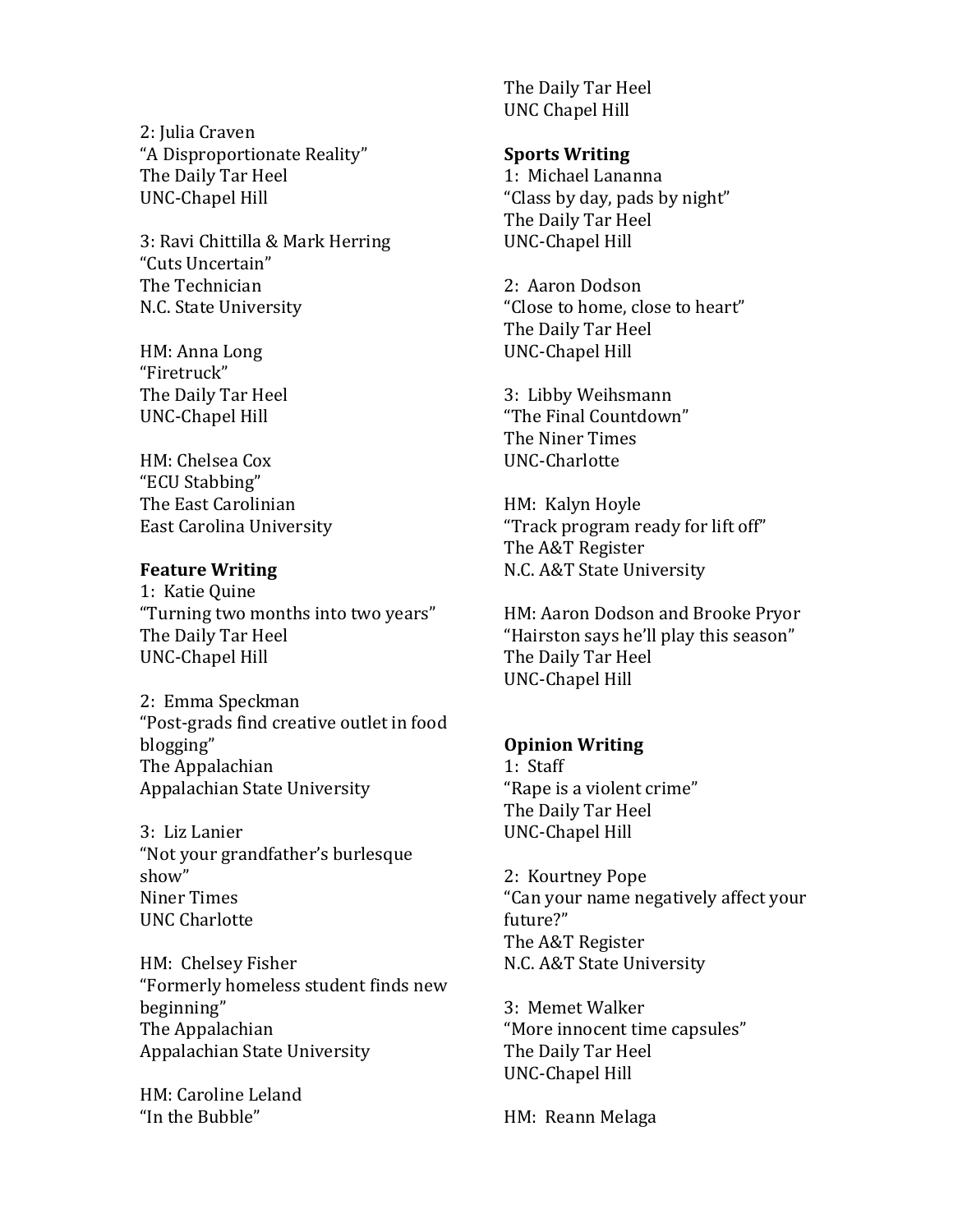"Requiring History Might Help Students" The East Carolinian East Carolina University

HM: Staff Editorial "The Hofmann Forest Fiasco: Administration, make this right" The Technician N.C. State University

**Literary Magazines Best of Show** 

Sanskrit **UNC Charlotte** 

Windhover N.C. State University

Colonnades Elon University

**Poetry** 1: Meghan Surra "Raleigh, NC 2" Windhover N.C. State University

2: Catherine E. Entrocaso "The Invitation" The Aurochs **UNC Pembroke** 

3: Rob Shapiro "Almost There" Colonnades **Elon University** 

HM: Leighanne Wright "Before Google" Incunabula Salem College

HM: Laura Wendorff "My Left Breast" Sanskrit **UNC Charlotte** 

## **Nonfiction**

LeeAnn Holmes  $1:$ "A Death in the Family" Incunabula Salem College

1: Savanna Fowler "Twenty-One and Angry" The Aurochs **UNC Pembroke** 

2: Mary Koral "What We Can Own" Sanskrit **UNC Charlotte** 

3: Jaqueline Alnes "The Land" Colonnades Elon University

HM: Kelsey Camacho "From a Tightrope" Colonnades Elon University

HM: Melissa Rodriguez "My Father's Story" The Lyre Greensboro College

## **Fiction**

1: Courtney Nicholson "Pirate Talk" Windhover N.C. State University

1: Jens Birk "Life on Mars?" Sanskrit **UNC Charlotte** 

2: Laurie Lail "Beret" Incunabula Salem College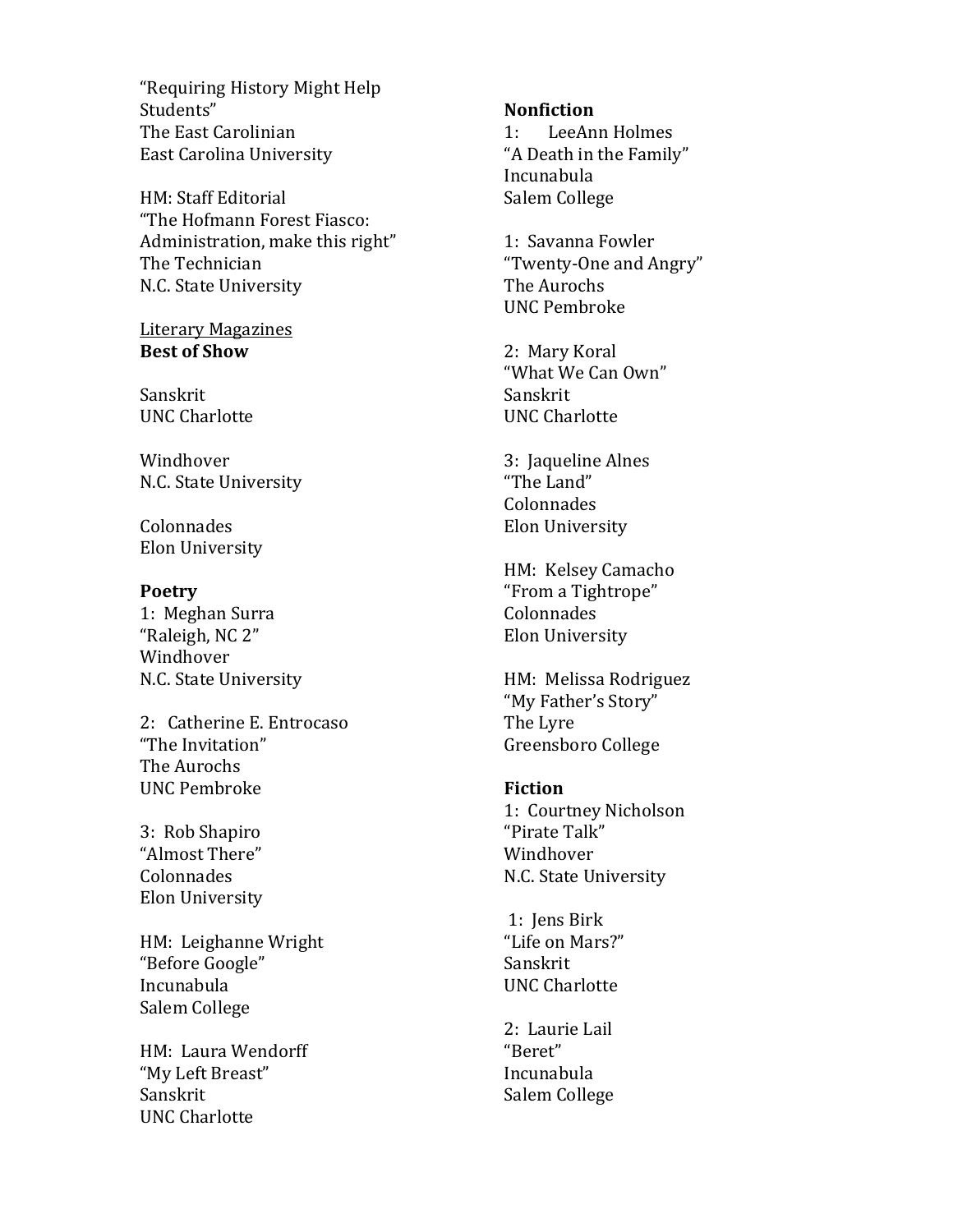3: Amelia Philbrook "Dating" The Aurochs **UNC Pembroke** 

3: Jordan Taylor "Astronaut" Windhover N.C. State University

HM: Blair Banks "Echoes" Incunabula Salem College

HM: Christopher Weston "Back in the Saddle" Lyricist **Campbell University** 

HM: Katherine Hubbard "The Evelyn, the Fair Bianca, and the Perle D'Or" Sanskrit **UNC Charlotte** 

## Photography/Art

1: Ana Jofre "Patchy Galore and Swirly Blue" Sanskrit **UNC Charlotte** 

2: Noelle Casimo "Young Death, Old Life Colonnades Elon

3: Rebekah Severs Untitled Windhover N.C. State University

HM: Daniella Vilamil "Ouando Siamo A Parte" The Peel Appalachian State

HM: Ruth Hymel

"Una Finestra in Tempo" Agora **Belmont Abbey College** 

## **Two-Page Spread**

1: Sean Smith/Brett Morris p. 54-55 Windhover N.C. State University

2: Corwin Harrell/ Olivia Wilkes p. 22-23 The Peel Appalachian State

3: Megan Hubbard/ Garnet Fisher p. 46-47 Windhover N.C. State University

HM: Justin Engel/ Erin Penland p. 38-39 Sanskrit **UNC Charlotte** 

HM: Ginger Williamson p. 88-89 The Lyre Greensboro College

## Yearbook **Best of Show**

Agromeck N.C. State University

Pine Burr Campbell University

## **Student Life Copy**

1: John Wall "Staying Afloat" Agromeck N.C. State University

2: Jordan Moore "Chunkin' Pumpkins" Agromeck